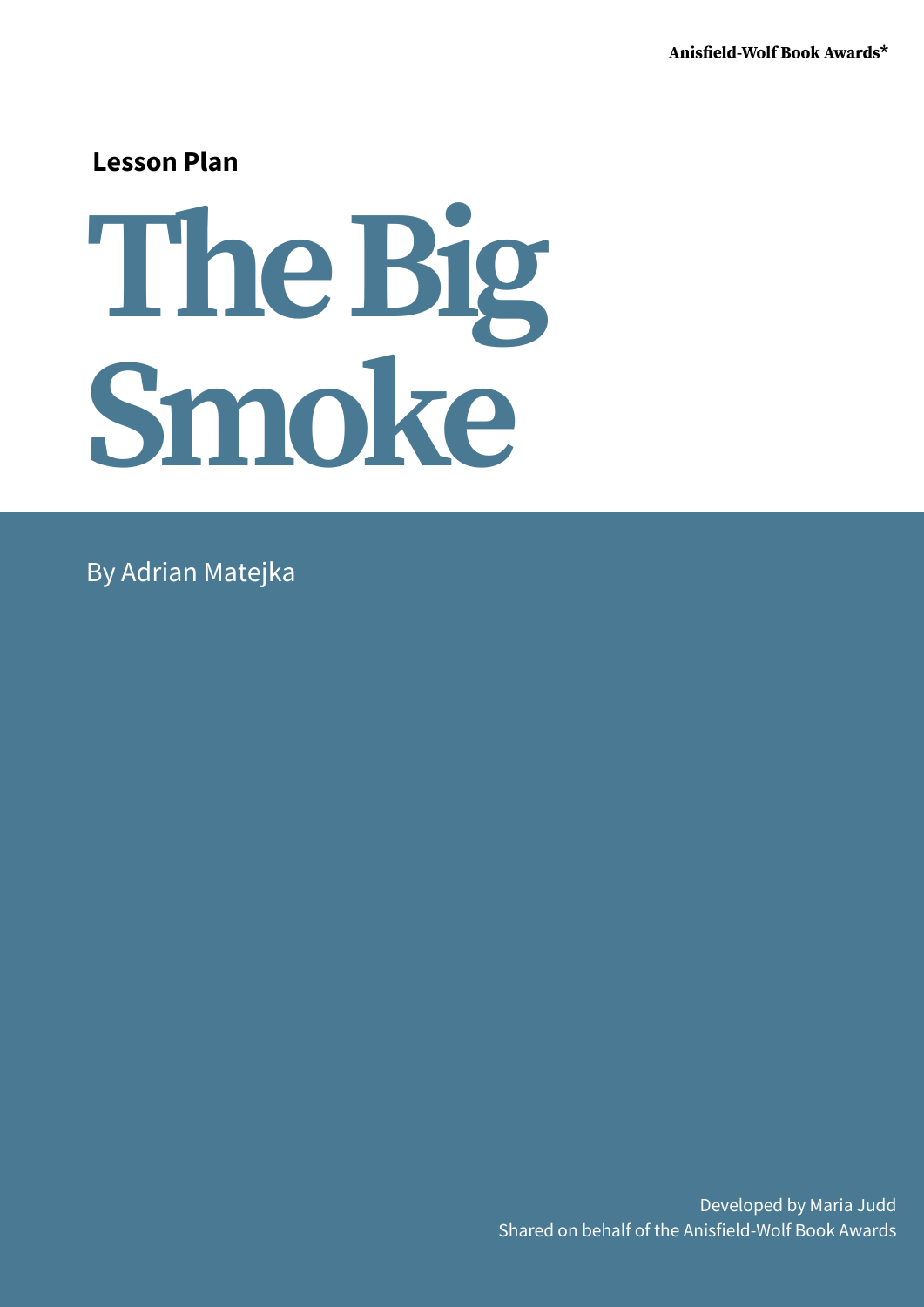# **Battle Royal Lesson Plan**

By Maria Judd M.A.T.

*Materials needed:*

"Battle Royal" by Adrian Matekja and the passage "Battle Royal" from *Invisible Man* by Ralph Ellison



### Part 1

- Students read the poem, [Battle Royal by Adrian Matejka](http://genius.com/Adrian-matejka-battle-royal-annotated/) aloud. Have several students read it aloud in class. Ask them to try not to pause at the end of a line unless there is a form of punctuation there.
- Then, play the video of the author reading the poem. Adrian Matejka reading (the first is [Battle Royal\)](https://www.youtube.com/watch?v=P7-EEjH91Tg)
- Show slides, [Battle Royal: a poem to introduce The Big Smoke](https://docs.google.com/presentation/d/10I452-bbox-mnScioHQDpDYG7Tp-eNVnBOsDAwnlmNY/edit#slide=id.g91747aabc7_0_5) and explain how Jack Johnson's favorite author was Shakespeare. During Shakespeare's time, a popular pastime was Bear Baiting.
- The teacher will ask students to take notes, share answers from slide questions, show the evidence they found in the poem and how they apply to the poem.